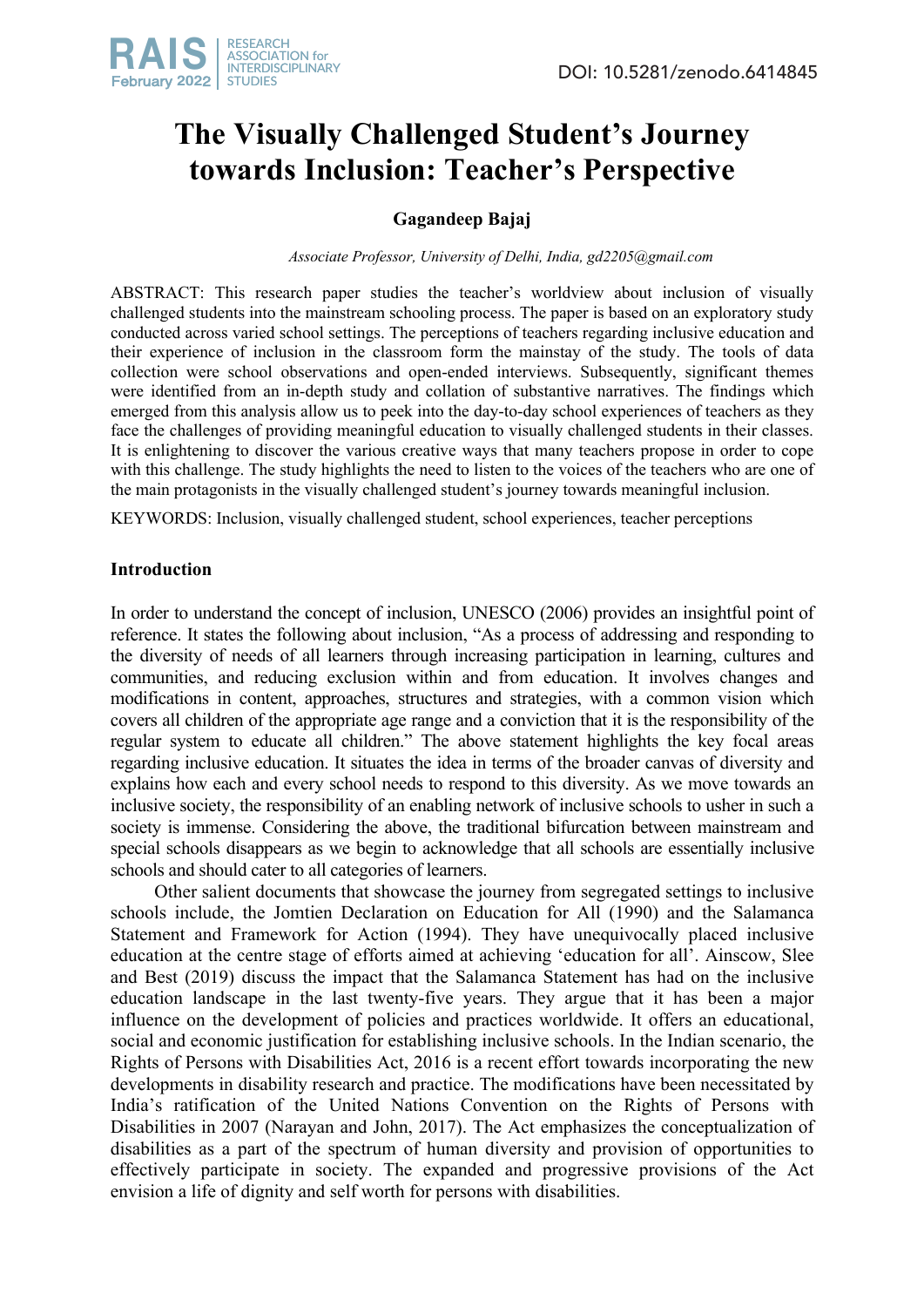#### **The Research Canvas**

The medical approach has been used extensively for research in disability. It positions the disability against the 'normal' thus highlighting the 'deficiency' that the individual has. The National Curriculum Framework position paper on special needs education (2006) talks of the charity model and the bio centric model, both of which are based on disempowering assumptions about disability. As a result of these frameworks, people with disabilities have traditionally been seen as recipients of charity who need to be kept segregated from mainstream schooling. However, as policy formulations and societal considerations have increasingly emphasized the importance of human rights and dignity, the social model has emerged as an alternative to the above. It challenges long standing prejudiced notions about disability and looks at it as a socialcultural construction. Ainscow and Miles (2008) encourage us to visualize educational failure from a new lens. Educational failure is not about the perceived failure of individual students to cope but rather the inability of a system to accommodate the needs of diverse learners in a manner that each and every learner can participate and develop.

Some of the significant studies related to the teacher's perspective about inclusion have been mentioned here in order to understand the nature of research informing the present study. Parasuram (2006) investigated the importance of teachers' attitudes for inclusive education. He found that one of the variables which impacted teachers' attitudes towards disability and inclusive education was prior acquaintance with a person with disability. Sikes, Lawson, and Parker (2007) carried out an investigation of mainstream teachers and teaching assistants' experiences and understanding of inclusion. They demonstrated the tensions and resistances between systemic and personal elements of participants in their understanding of inclusion. They also realized that understandings of inclusion are not fixed and definite but rather are 'becoming' developing and changing as they are articulated and lived. Gill and Chalmers (2007), in their article on documenting diversity, chronicled a two-year journey of developing and implementing a teacher education programme that required pre-service teachers and teachers in six schools to address issues of diversity, inclusion and social justice. They generated important implications for teacher education partnerships.

 Zagona, Kurth and Macfarland (2017) studied teachers' views of their preparation for inclusive education and collaboration. They found that there was a need to provide inclusive education for students with significant disabilities. Teachers' preparedness for this task was related to whether they had received training for inclusive education. Bansal (2018) explored teachers' opinions towards inclusive education and found that many teachers were of the view that children with severe disabilities should be educated in special settings. Although they acknowledged the positive effect of inclusive education on the socio-emotional development of learners with disabilities, they also reported various challenges that impacted the teaching learning process.

#### **Research Methodology**

Since the research focused on the teacher's worldview about inclusion of visually challenged students into the mainstream schooling process, it qualitatively explored the perceptions of teachers belonging to varied school settings regarding inclusive education. In this context, twenty teachers were chosen through random sampling. They were equally distributed across government and private schools. The tools of data collection were school observations and openended interviews. Once a broad understanding of the field was developed through school observations, themes such as, classroom ethos, diversity, presence of visually challenged students in the class, implications of their presence, adaptation, coping and pedagogic strategies were explored through the interviews with teachers. Subsequently, significant themes were identified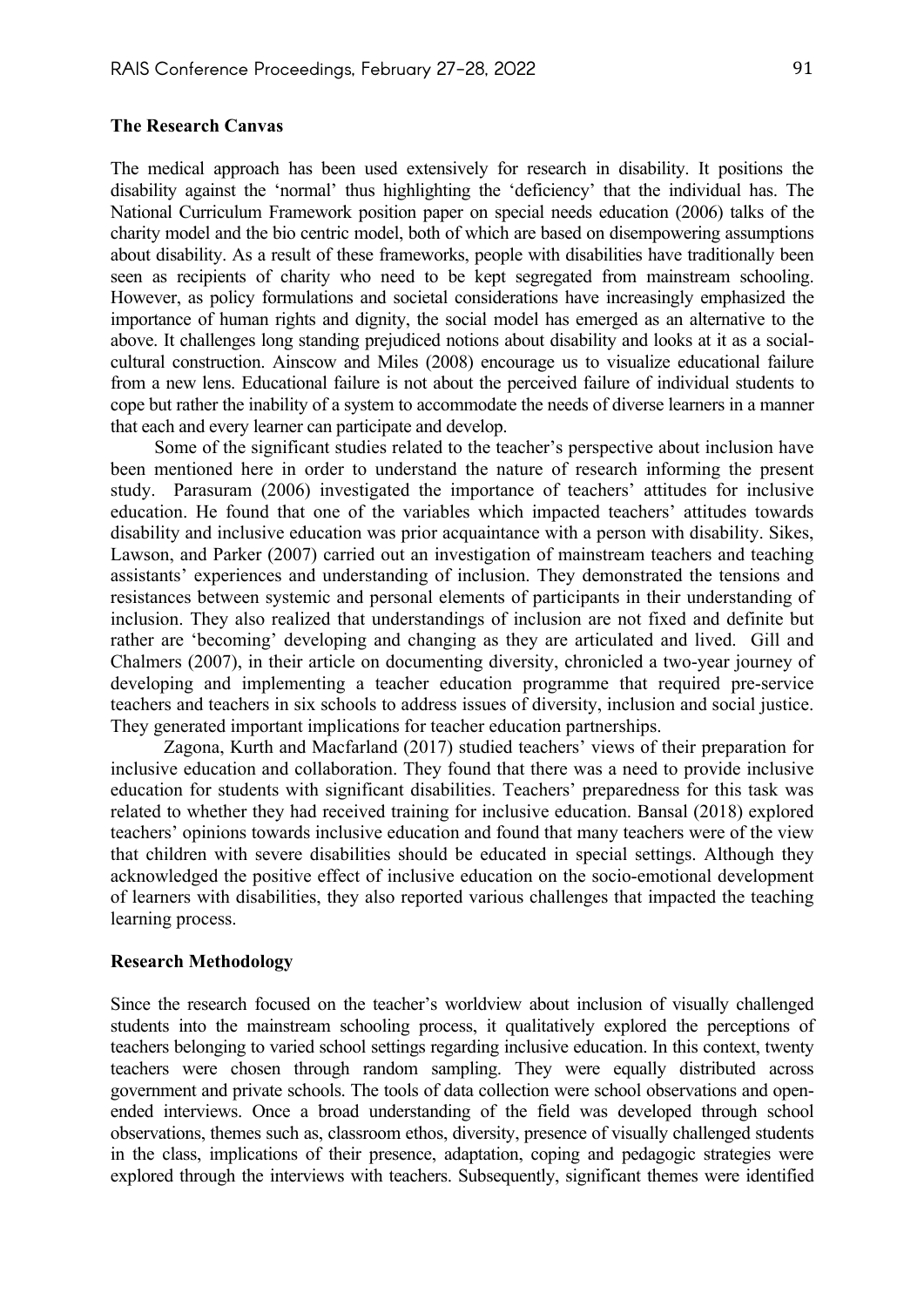from an in-depth study and collation of substantive narratives. The interpretation of data is presented in the next section.

#### **Data Interpretation**

The findings which emerged from the interpretation of data allow us to peek into the day-to-day school experiences of teachers as they face the challenges of providing meaningful education to visually challenged students in their classes. Teachers' responses have been collated under different themes. The differences in the perceptions and experiences of teachers from government and private schools have been discussed at appropriate junctures in the relevant themes.

#### **Perception about Inclusive Education**

It was found that inclusive education had varied meanings for teachers, with many of them identifying it with special education. Sixteen teachers were in favor of inclusive schools, albeit conditionally. Four teachers thought that special schools would be more beneficial for learners with disabilities. Their views did not show significant difference across school categories. Some of the reasons given by teachers who had a positive outlook towards inclusive education include equality of opportunity for all learners, feeling of being in the mainstream of society, better learning opportunities, sense of identity and self-worth amongst students with visual challenge, ability to negotiate the challenges of the real world. Some responses embodying the perceptions of the teachers are interspersed with the text that follows:

"Education aims to reach out to all children. Children with special needs show tremendous improvement and grasping when in mainstream since they observe many things and get exposure. They feel 'we can do, we can try', for example, on teachers' day, they also teach. They want to be part of all activities."

"When the blind child comes to a normal school, he gets a feeling that there is nothing lacking in me and I am as good as the others."

"They feel a spirit of competition when they see normal children. We can also succeed."

However, various issues and difficulties regarding inclusive education also emerge from the teachers' narratives. These relate to the inability to provide the required attention to learners with visual challenge due to lack of specialized training, as well as lack of time in a regular classroom. Teachers also feel hesitant to interact freely with such students since they are unaware of their academic and socio-emotional needs. Thus, the students are largely considered the responsibility of the special education teacher. Some of these narratives have been exemplified below:

"We barely have time for completing the course. The time-table is so packed. How can we devote extra time to the blind children?"

"I am not sure of what they feel or what kind of attention they require. So, I give their responsibility to the special teacher."

"We have to be very careful. We can't let them go to the playground. They might fall and get hurt."

### **Pedagogic Concerns**

The pedagogic flow consisted of explanation of key concepts with the help of the textbook. Identification of important question and answers was the next step, which was followed by writing them in the notebook. There was a significant difference in how students with visual challenge negotiated the class routine. While students in government schools either read from Braille books or listened to the teacher, most private school students used laptops or tablets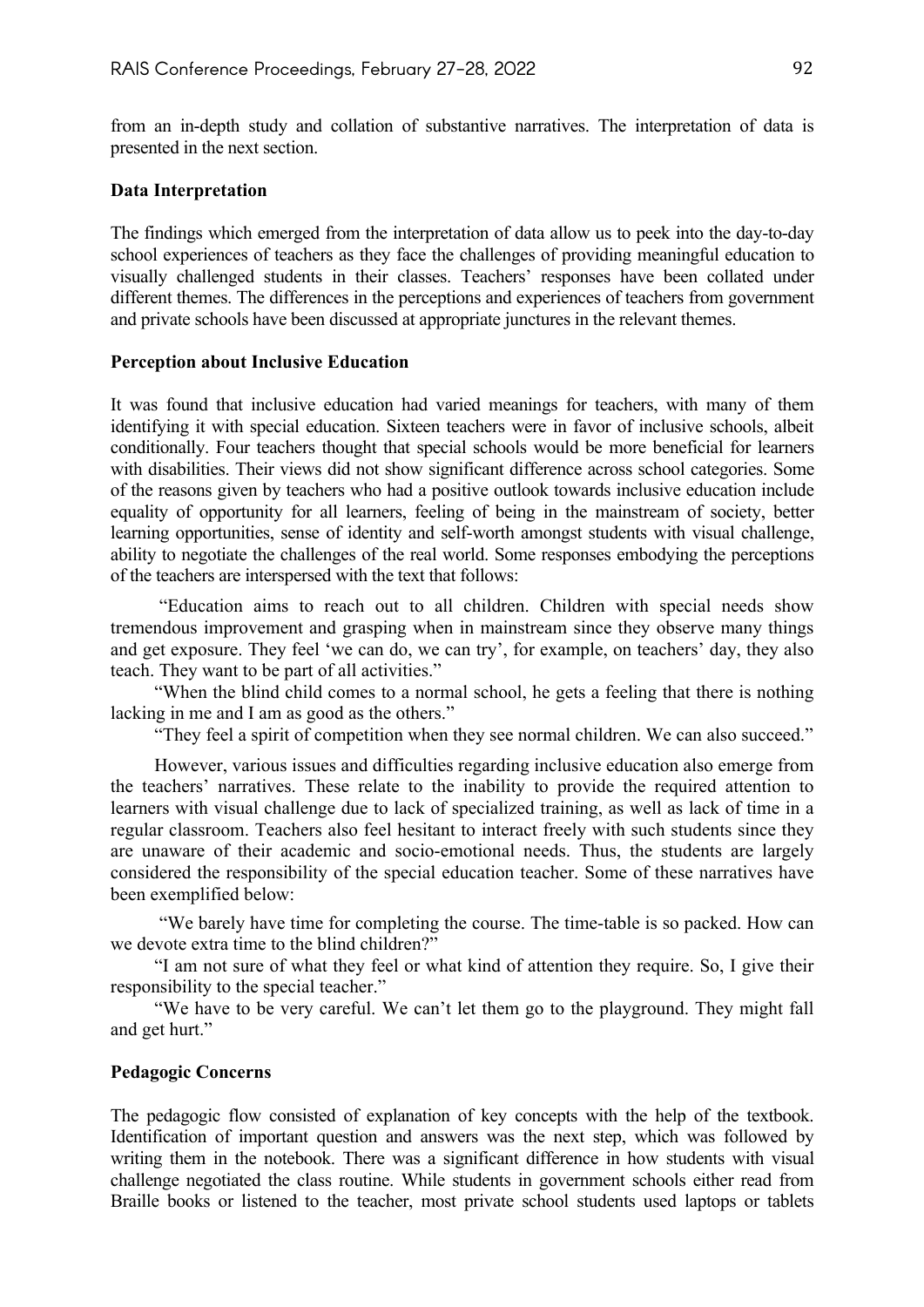equipped with talking software to keep in sync with the class. Another difference in both categories emerged in terms of written work. Government school students used Braille slates for completing their work and private school students used computers to type out and submit their assignments in printed form.

Many teachers demonstrated a great deal of concern about the students with visual challenge and tried to accommodate these students by modifying their classroom strategies. They would read out whatever they were writing on the blackboard, asked them to sit in the front row for clarity of hearing and in order to help them make use of visual cues in the case of students with partial sight. Another observation showed teachers trying to include the child in the development of the lesson by periodic questioning. Some narratives in this context are the following:

"She reminds me that she is in the class. I make my pace slow. If she raises her hand, I show interest and if the answer is correct, I appreciate - only that much I can do."

"I am always busy with the regular students, so I need to check myself and ask him, 'Do you need help'?"

Assessment is a critical part of the pedagogic process and brings with it its own unique challenges in the case of students with visual challenge. A large portion of the continuous assessment throughout the year was done through oral interaction. For projects, presentations, assignments etc. these students were allowed to prepare and explain it orally to the teacher. Involvement in group tasks appeared more problematic with many of the 'regular' class students displaying reluctance to include them in their group. Formal tests were either conducted orally or with the help of writers. However, given the shortage of writers, usually they were reserved for the term-end exam. Both students and teachers had to make a concerted effort to locate writers during examination time.

### **Discussion**

The study brings to light a varied interpretation of inclusive education. Most of the teachers perceive inclusive education with optimism. They see it as a positive development for students with disabilities. Benefits in terms of life skills, self-esteem, increased confidence, mutual respect and understanding, as well as, integration with the mainstream of society have a common echo amongst the teachers who participated in the study. This finds resonance in other researches as well. The positive outcomes of inclusive education have been documented by many researchers. Rea, McLaughlin and Walther-Thomas (2002) found from an analysis of attendance data that students in inclusive schools were more regular in attending school, when seen in comparison to students from special education programmes. Cosier, Causton-Theoharis and Theoharis (2013) examined the relationship between hours in general education and achievement in reading and mathematics for students with disabilities and found that there was a strong positive relationship between the two variables. Cologon (2020) brings forth a forceful argument for the realization of the right to inclusive education for all in the context of children and young people labeled with 'severe and multiple' disabilities.

However, ground realities brought forward challenges in implementation. Although teachers were willing to include students with visual challenge in their classes, they felt constrained due to reasons such as, large class strength and lack of awareness about addressing academic and developmental needs. Positive views of a few teachers were linked to having known a person with a disability at close quarters. Parasuram (2006) studied teacher attitudes towards education of children with disabilities and reported similar findings. His analyses revealed that while some of the variables of interest such as age, gender, education levels did affect teachers' attitudes towards disabilities, the only variable that affected teachers' attitude towards inclusion was prior acquaintance with a person with a disability. Many teachers felt apprehensive because they were interacting with a person with disability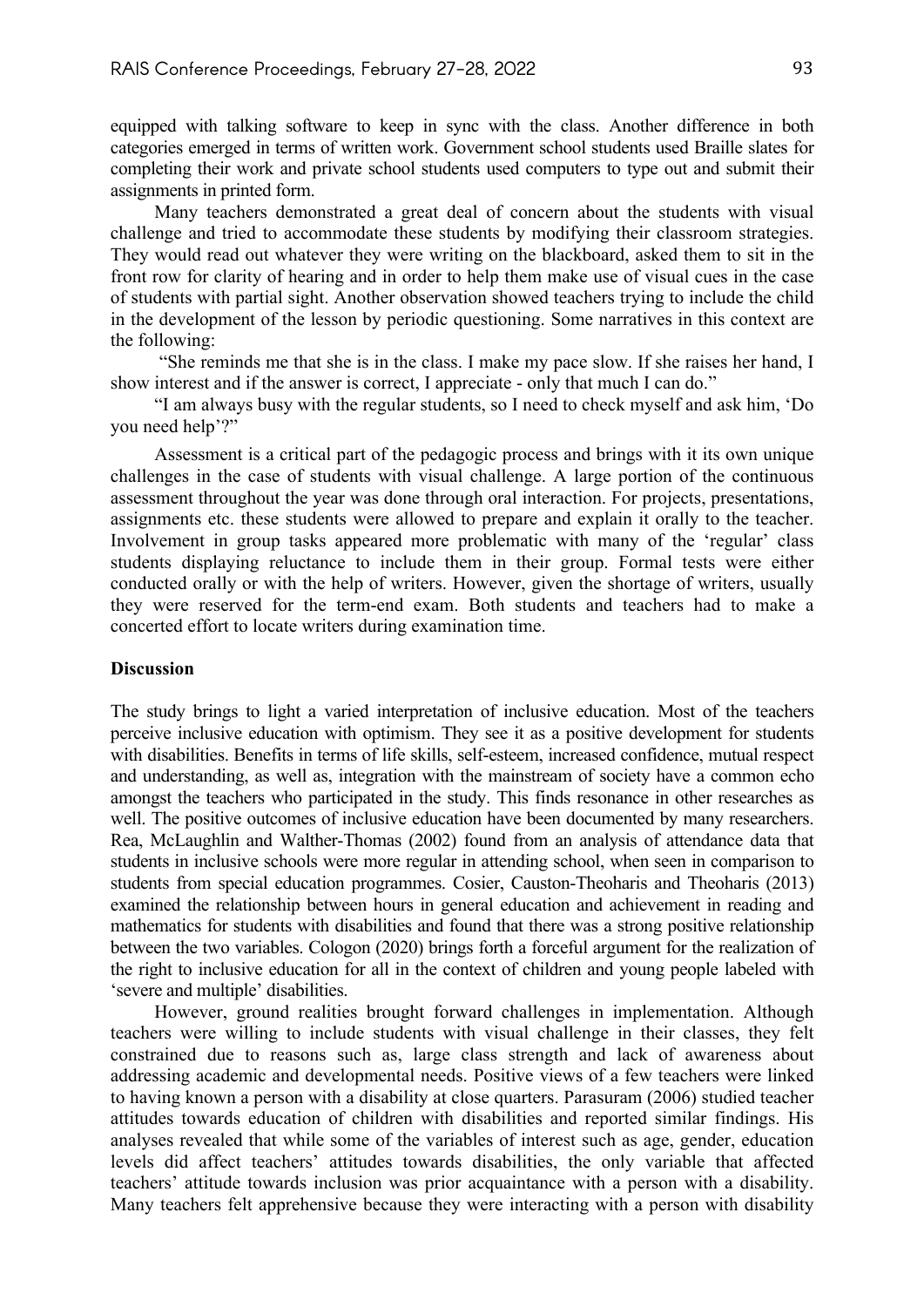for the first time. This could be addressed by having planned contacts with students and adults with disabilities before a student is included in the classroom for greater acceptance.

The study also revealed that technological adaptations for classroom transactions are commonly used in private schools while government schools relied more on the traditional ways of teaching students with visual challenge. Teachers' narratives exhibit an inclination towards inclusive education, which is reflected in pedagogic adaptations at a personal level. Yet, they feel inadequate in providing the required support to students due to limited exposure to disability research and practice. Assessment tasks were largely orally conducted, while term-end examinations were in a written format. An organized system of providing writers to students is the need of the hour, as demonstrated by the shortage of volunteers. With increasing availability of technology-based solutions in the sphere of disability, it is imperative that these be made available on an urgent basis to all schools and students with visual challenge be oriented in their use for their day-to-day school tasks.

In conclusion, teachers are one the vital stakeholders for ensuring a welcoming environment for students with disabilities in schools. In order to do this, they need to be oriented in the curricular adaptations required for students, both in terms of daily living skills and specialized pedagogic strategies. Awareness about Braille, tactile aids, Taylor frame and text-to-speech software would develop their confidence in tailoring the classroom ethos to these students. Sensitization and empathy are equally important in this regard. The teacher is the bridge between students with visual challenge and the rest of the class. She is responsible for creating a meaningful atmosphere for interaction in the class. This has been ratified by Naraian (2008) who examined peer interpretations of significant disability and found that students require effective mediation in the classroom to engage with each other. The study highlights the need to listen to the voices of the teachers who are one of the main protagonists in the visually challenged student's journey towards meaningful inclusion. If teachers' experiences are incorporated in decision making, perhaps we can navigate the gap between theory and practice in inclusive education.

#### **References**

Ainscow, M., & Miles, S. 2008. "Making education for all inclusive: where next?" *Prospects* 38: 15-34.

- Ainscow, M., Slee, R. & Best, M. 2019. "Editorial: the Salamanca Statement: 25 years on." *International Journal of Inclusive Education* 23(7-8): 671-676.
- Bansal, S. 2018. "Understanding teachers' perspective of inclusive education for children with special needs." *Educational Quest: An International Journal of Education and Applied Social Science* 9(1): 115-123.
- Cologon, K. 2020. "Is inclusive education really for everyone? Family stories of children and young people labeled with 'severe and multiple' or 'profound' 'disabilities'." *Research Papers in Education*. DOI: 10.1080/02671522.2020.1849372
- Cosier, M., Causton-Theoharis, J. & Theoharis G. 2013. "Does access matter? Time in general education and achievement for students with disabilities." *Remedial and Special Education* 34(6): 323-332.
- Gill, H., & Chalmers, G. 2007. "Documenting diversity: an early portrait of a collaborative teacher education initiative." *International Journal of Inclusive Education* 11(5-6): 551-570.
- Inter-Agency Commission (UNDP, UNESCO, UNICEF, World Bank). 1990. "World declaration on education for all and framework for action to meet basic learning needs," adopted by the World Conference on Education for All: Meeting Basic Learning Needs, Jomtien, Thailand.
- Naraian, S. 2008. "Institutional stories and self stories: investigating peer interpretations of significant disability." *International Journal of Inclusive Education* 12(5-6): 525-542.
- Narayan, C. L., & John, T. 2017. "The Rights of Persons with Disabilities Act, 2016: Does it address the needs of the persons with mental illness and their families." *Indian journal of Psychiatry* 59(1): 17–20.
- National Council of Educational Research and Training. 2006. *Position Paper. National Focus Group on Education of Children with Special Needs.* New Delhi: NCERT.
- Parasuram, K. 2006. "Variables that affect teachers' attitudes towards disability and inclusive education in Mumbai, India." *Disability and Society* 21 (3): 231-242.
- Rea, P.J., McLaughlin, V.L. & Walther-Thomas, C. 2002. "Outcomes for students with learning disabilities in inclusive and pullout programs." *Exceptional Children* 68(2): 203-222.